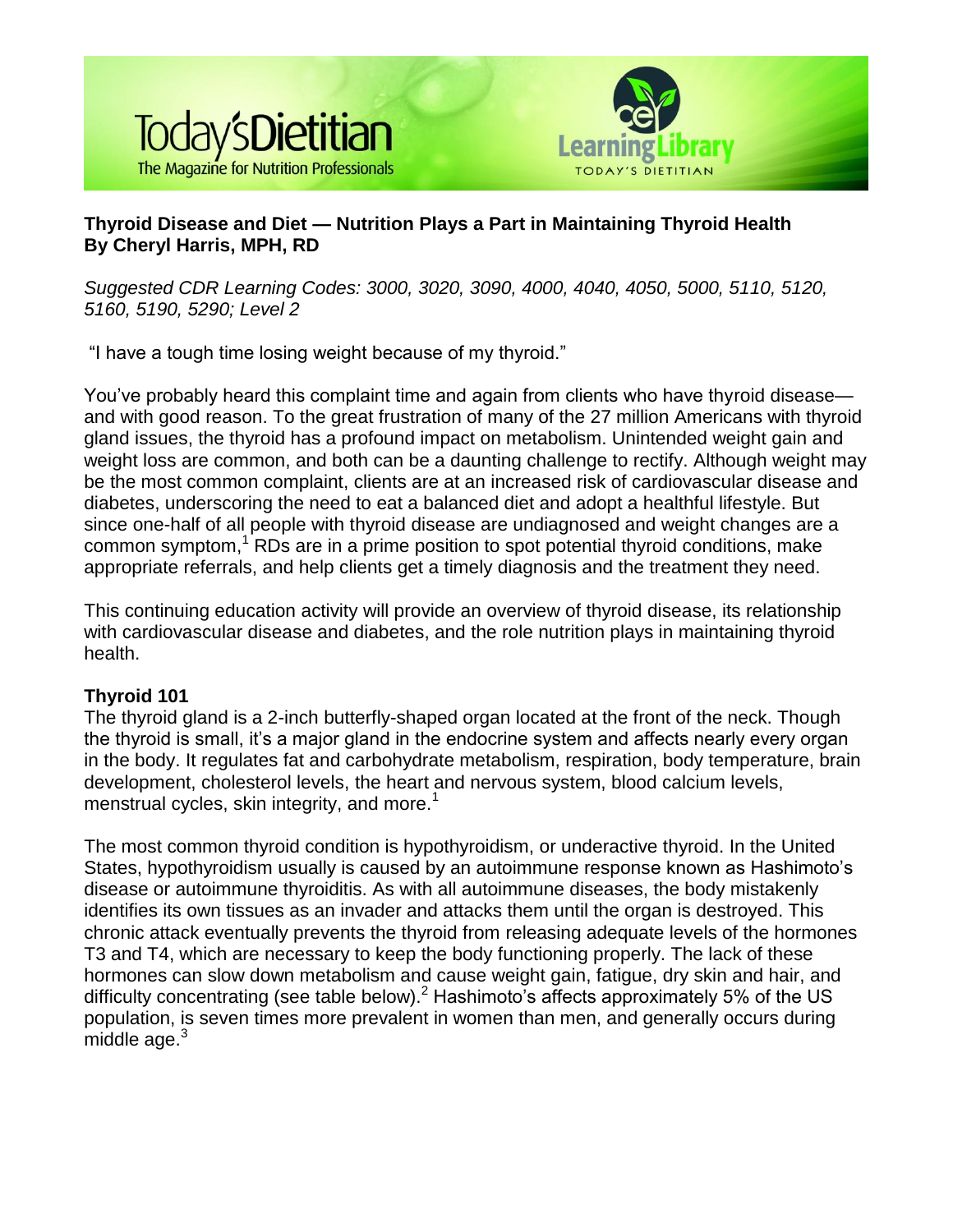Hyperthyroidism, or overactive thyroid gland, is another common thyroid condition. The most prevalent form is Graves' disease in which the body's autoimmune response causes the thyroid gland to produce too much T3 and T4. Symptoms of hyperthyroidism can include weight loss, high blood pressure, diarrhea, and a rapid heartbeat. Graves' disease also disproportionately affects women and typically presents before the age of 40.<sup>4</sup>

Hashimoto's is more common than Graves' disease, but both are referred to as autoimmune thyroid disease (ATD), which has a strong genetic link and is associated with other autoimmune disorders, such as type 1 diabetes, rheumatoid arthritis, lupus, and celiac disease. $2$ 

A goiter, or enlargement of the thyroid gland, can be caused by hypothyroidism, hyperthyroidism, excessive or inadequate intake of iodine in the diet, or thyroid cancer—the most common endocrine cancer whose incidence studies indicate is increasing.<sup>5</sup>

## **Treatment**

The disease process for Hashimoto's is a spectrum, and not all patients require treatment. Some patients have autoimmune antibodies but retain enough thyroid function without the need for intervention for years. Generally, once the body can no longer produce an adequate amount of thyroid hormone for necessary physiological functions, thyroid replacement medication is necessary to correct the hormonal imbalances associated with hypothyroidism.

Hyperthyroidism usually is treated with medications, surgery, or oral radioactive iodine. However, these treatments are imprecise and may cause the thyroid to secrete inadequate amounts of T3 and T4 and function insufficiently after treatment. Seventy percent to 90% of patients with Graves' or thyroid cancer eventually need treatment for hypothyroidism as a result of treatment.<sup>6</sup>

# **Cardiovascular Risk and Diabetes**

Patients with hypothyroidism have a greater risk of cardiovascular disease than the risks associated with weight gain alone. Low levels of thyroid hormones lead to a higher blood lipid profile, increased blood pressure, and elevated levels of the amino acid homocysteine and the inflammatory marker C-reactive protein.<sup>6</sup>

Thyroid hormones regulate cholesterol synthesis, cholesterol receptors, and the rate of cholesterol degradation. Hypothyroidism increases LDL levels, and increased cholesterol levels have been shown to induce hypothyroidism, leading to a harmful feedback loop that has been illustrated most clearly in animal models. In humans, normalization of thyroid hormone levels has a beneficial effect on cholesterol, which may be worth noting especially for clients who choose not to take prescribed thyroid medications.

Moreover, a strong relationship exists between thyroid disorders, impaired glucose control, and diabetes. Thirty percent of people with type 1 diabetes have ATD, and 12.5% of those with type 2 diabetes have thyroid disease compared with a 6.6% prevalence of thyroid disease in the general public. Both hypothyroidism and hyperthyroidism affect carbohydrate metabolism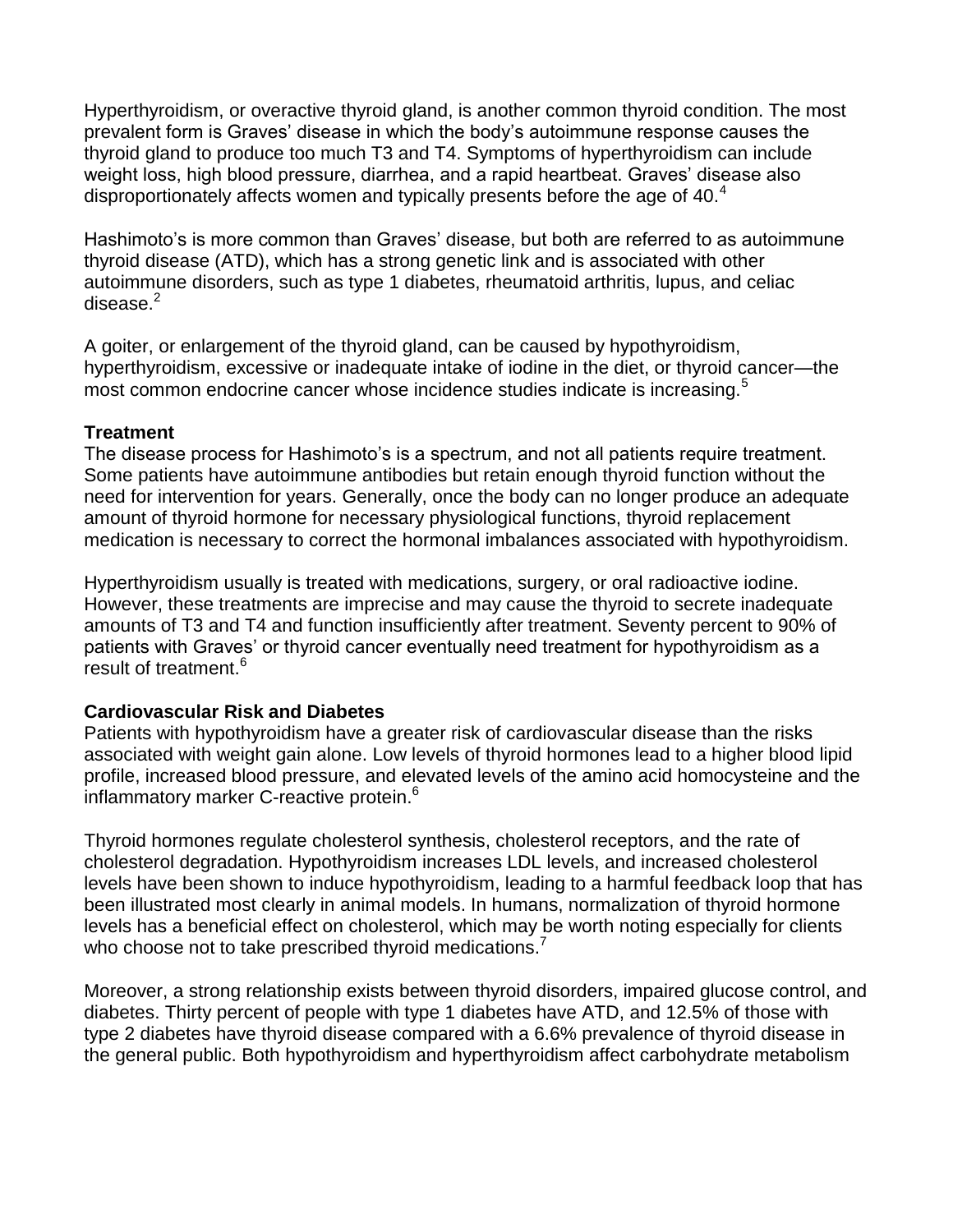and have a profound effect on glucose control, making close coordination with an endocrinologist vital.<sup>8</sup>

## **Weight**

It's imperative dietitians have a good understanding of the metabolic changes associated with thyroid disease so they can set realistic goals and expectations for clients. Most people with hypothyroidism tend to experience abnormal weight gain and difficulty losing weight until hormone levels stabilize. Moreover, it's common for patients with Graves' disease to experience periods of high and low thyroid hormone levels, so it may take several months to achieve a balance. During this time, it's essential clients focus on healthful behaviors such as eating nutritious foods, exercising regularly, managing stress, and sleeping adequately rather than focus on the numbers on the scale.

Clara Schneider, MS, RD, RN, CDE, LDN, of Outer Banks Nutrition and author of numerous books, including *The Everything Thyroid Diet Book*, says, "The No. 1 priority is to get the thyroid disease under control. Clients need to have labs and medications addressed first. Weight changes are just not going to happen before all of that is under control." She notes that Hashimoto's typically occurs around menopause, which compounds the weight gain issue that many women experience during that time.

"The biggest factors that help with weight loss are calorie- and carbohydrate-controlled meal plans," says Sheila Dean, DSc, RD, LD, CCN, CDE, of the Palm Harbor Center for Health & Healing in Florida. "Naturally I try to ensure [clients are] eating a whole foods-based, minimally processed diet with at least 2 L of water daily." Schneider agrees that a heart-healthy eating plan is fundamental. "The diet should emphasize more vegetables, leaner meats, more beans, fiber, and fluids. We need to look at intake of sugars, added fats, fast food, and meals out."

Emphasizing lean proteins, vegetables, fruits, heart-healthy fats and omega 3s, high-fiber foods, and appropriate portions can help manage or prevent illnesses associated with thyroid disease. As Schneider notes, "It's eating for prevention of all these diseases that accompany thyroid disease: heart disease, diabetes, cancer, and more." As an added bonus, fiber can relieve constipation that people with hypothyroidism often experience.

### **Key Nutrients**

Many nutritional factors play a role in optimizing thyroid function. However, both nutrient deficiencies and excesses can trigger or exacerbate symptoms. Working in collaboration with a physician is ideal to determine nutritional status for optimal thyroid health.

**Iodine:** Iodine is a vital nutrient in the body and essential to thyroid function; thyroid hormones are comprised of iodine. While autoimmune disease is the primary cause of thyroid dysfunction in the United States, iodine deficiency is the main cause worldwide. $9$ 

Iodine deficiency has been considered rare in the United States since the 1920s, largely due to the widespread use of iodized salt. This, along with fish, dairy, and grains, is a major source of iodine in the standard American diet.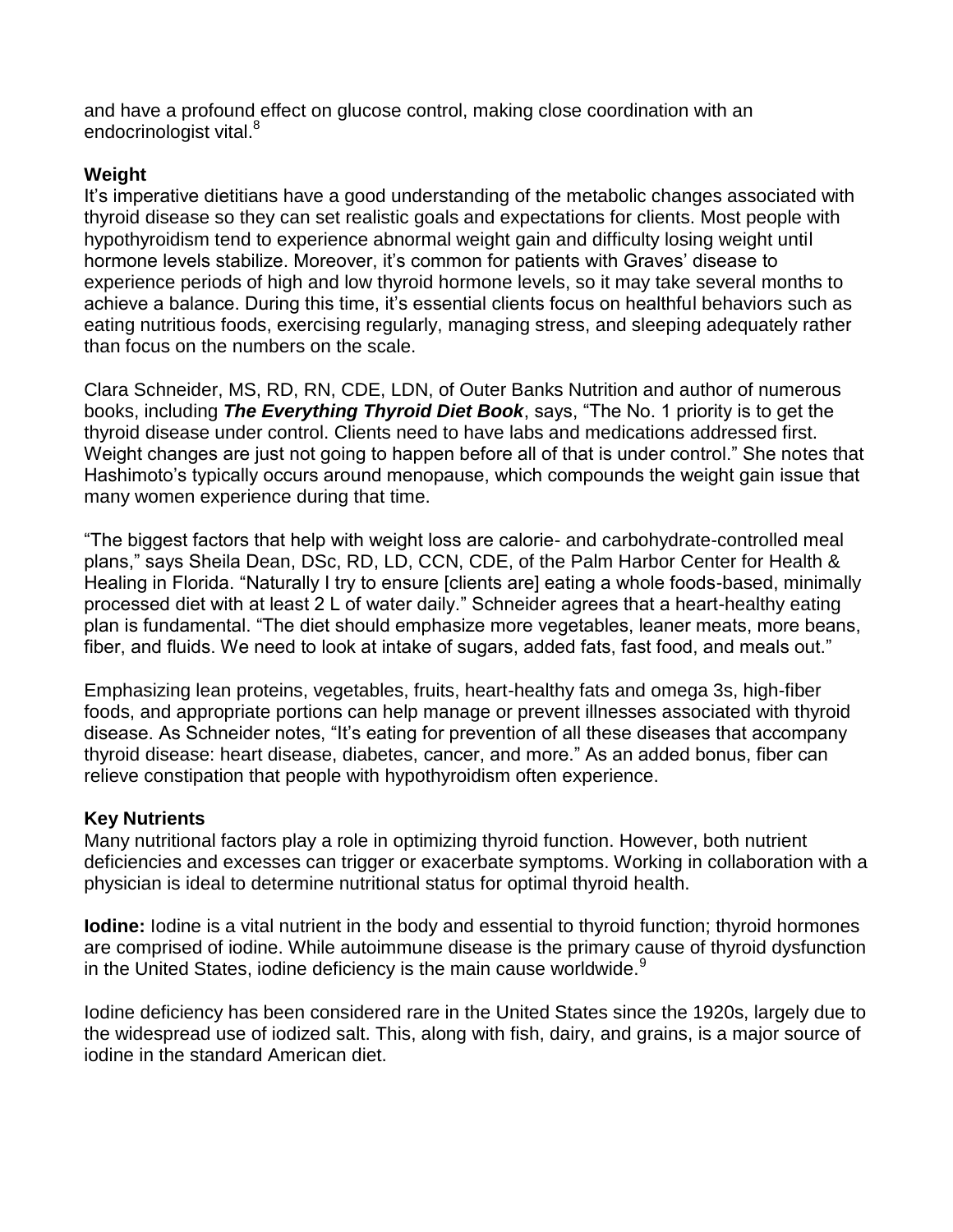However, iodine intake has dropped during the past few decades. Americans get approximately 70% of their salt intake from processed foods that, in the United States and Canada, generally don't contain iodine. A 2012 Centers for Disease Control and Prevention report indicates that, on average, Americans are getting adequate amounts of iodine, with the potential exception of women of childbearing age<sup>10</sup> (see "Thyroid Disease and Pregnancy" sidebar below).

Both iodine deficiency and excess have significant risks; therefore, supplementation should be approached with caution. Supplemental iodine may cause symptom flare-ups in people with Hashimoto's disease because it stimulates autoimmune antibodies.<sup>11</sup>

Iodine intake often isn't readily apparent on a dietary recall since the amount in foods is largely dependent on levels in the soil and added salt. However, Schneider says, "Clients taking iodine tablets are a red flag. Frequent intake of foods such as seaweed, which is high in iodine, or an avoidance of all iodized salt may serve as signs that further exploration is needed."

**Vitamin D:** Vitamin D deficiency is linked to Hashimoto's, according to one study showing that more than 90% of patients studied were deficient. However, it's unclear whether the low vitamin D levels were the direct cause of Hashimoto's or the result of the disease process itself $12$ 

Hyperthyroidism, particularly Graves' disease, is known to cause bone loss, which is compounded by the vitamin D deficiency commonly found in people with hyperthyroidism. This bone mass can be regained with treatment for hyperthyroidism, and experts suggest that adequate bone-building nutrients, such as vitamin D, are particularly important during and after treatment.<sup>13</sup>

Foods that contain some vitamin D include fatty fish, milk, dairy, eggs, and mushrooms. Sunlight also is a potential source, but the amount of vitamin production depends on the season and latitude. If clients have low vitamin D levels, supplemental D3 may be necessary, and the client's physician should monitor progress to ensure the individual's levels stay within an appropriate range.

**Selenium:** The highest concentration of selenium is found in the thyroid gland, and it's been shown to be a necessary component of enzymes integral to thyroid function.**14** Selenium is an essential trace mineral and has been shown to have a profound effect on the immune system, cognitive function, fertility in both men and women, and mortality rate.

A meta-analysis of randomized, placebo-controlled studies has shown benefits of selenium on both thyroid antibody titers and mood in patients with Hashimoto's, but this effect seems more pronounced in people with a selenium deficiency or insufficiency at the outset.<sup>15</sup> Conversely, an excessive intake of selenium can cause gastrointestinal distress or even raise the risk of type 2 diabetes and cancer. So clients will benefit from having their selenium levels tested and incorporating healthful, selenium-rich foods in to their diets, such as Brazil nuts, tuna, crab, and lobster.<sup>15</sup>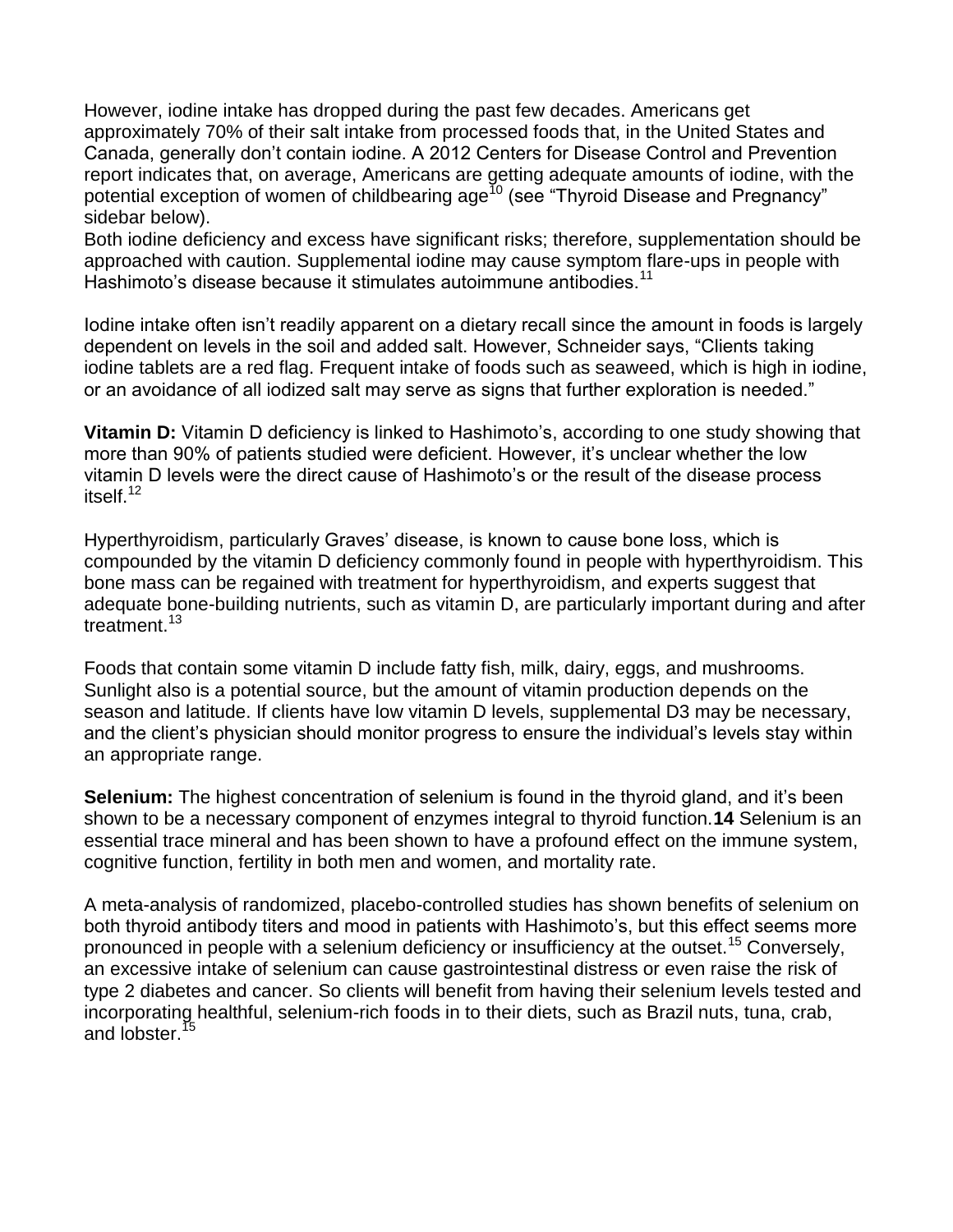**Vitamin B12:** Studies have shown that about 30% of people with ATD experience a vitamin B12 deficiency. Food sources of B12 include mollusks, sardines, salmon, organ meats such as liver, muscle meat, and dairy. Vegan sources include fortified cereals and nutritional yeast. Severe B12 deficiency can be irreversible, so it's important for dietitians to suggest clients with thyroid disease have their levels tested.<sup>16</sup>

## **Goitrogens**

Cruciferous vegetables such as broccoli, cauliflower, and cabbage naturally release a compound called goitrin when they're hydrolyzed, or broken down. Goitrin can interfere with the synthesis of thyroid hormones. However, this is usually a concern only when coupled with an iodine deficiency.<sup>17</sup> Heating cruciferous vegetables denatures much or all of this potential goitrogenic effect.<sup>18</sup> "If you're eating three to four servings per week of cooked or even lightly steamed crucifers, generally it shouldn't have a negative effect on thyroid health and particularly if iodine consumption and tissue levels are adequate," Dean says.

Soy is another potential goitrogen. The isoflavones in soy can lower thyroid hormone synthesis, but numerous studies have found that consuming soy doesn't cause hypothyroidism in people with adequate iodine stores.<sup>19</sup> While moderate soy intake (ie, levels found in food) gets a green light, concern remains for high-dose soy supplementation, specifically in people with preexisting compromised thyroid function. In addition to biological plausibility for thyroid suppression with soy consumption, a randomized, double-blinded study showed a threefold increase in the development of clinical hypothyroidism among women with subclinical hypothyroid levels when supplemented with high doses of soy. Iodine levels did not appear to be a factor. $20$ 

Clearly, given the prevalence of subclinical and overt thyroid disease and frequent supplemental soy intake, especially among postmenopausal women, more research is needed, However, Dean cautions clients to eat soy in moderation: "Certainly, I'm not encouraging soy-based supplements."

While a typical intake of cooked crucifers and soy are generally considered safe in people with adequate iodine, the potential exception is millet, a nutritious gluten-free grain, which may suppress thyroid function even in people with adequate iodine intake.<sup>21</sup> If a dietary recall indicates frequent millet consumption in patients with hypothyroidism, it may be wise to suggest they choose a different grain.

### **What About a Gluten-Free Diet?**

Gluten sensitivity and gluten intolerance continue to be topics of discussion in the dietetics community, with speculation that a gluten-free diet may help relieve symptoms of various autoimmune conditions, including ATD. The two aspects of this theory involve the relationship between ATD and a gluten-free diet in people with celiac disease and the effect of a glutenfree diet in people with ATD without celiac disease.

The rate of celiac disease is significantly higher among people with ATD than the general population. Studies have shown that 2% to 4.8% of US adults with ATD have celiac disease and 7.8% of children with ATD have celiac disease vs. 1% of the general population.<sup>22</sup> Celiac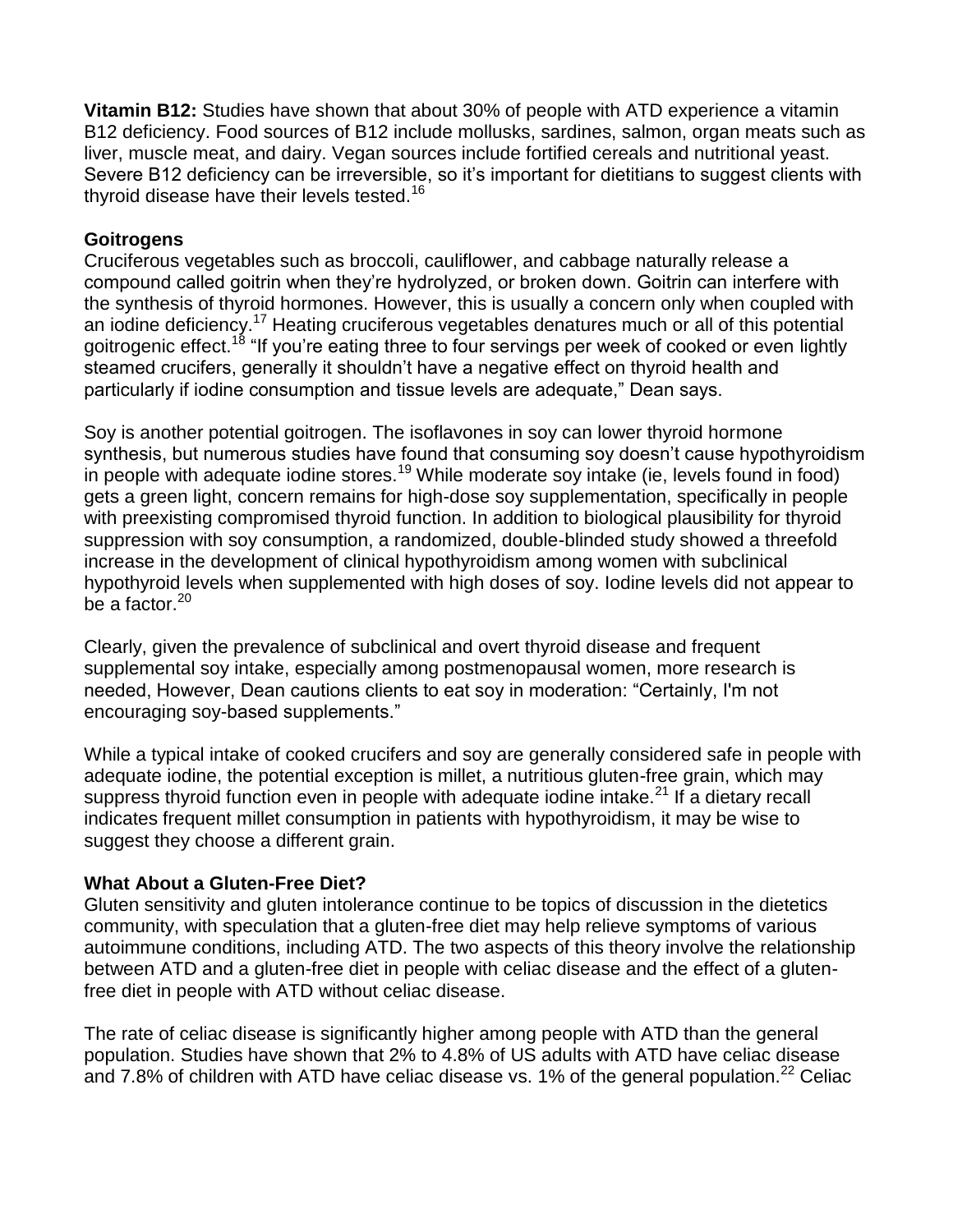disease testing is recommended for anyone who has ATD and celiac disease symptoms. However, appropriate and timely identification is often delayed because the typical symptoms of ATD overlap greatly with the symptoms for celiac disease, such as diarrhea, constipation, weight changes, fatigue, anemia, and infertility.

Studies have found that people with undiagnosed celiac disease commonly have antithyroid antibodies and show reductions in thyroid antibody titers, indicating a lesser autoimmune response, after six months of consuming a gluten-free diet.<sup>23,24</sup> Moreover, when people with celiac disease and hypothyroidism go on a gluten-free diet and start experiencing increased absorption of both food and medications due to intestinal healing, often they need lower doses of thyroid medication.<sup>25</sup> So a gluten-free diet may benefit both conditions in those with ATD and celiac disease.

To date, no studies have evaluated the effects of a gluten-free diet in people who have ATD but not celiac disease. This remains an area of controversy, although some experts report observing benefits in clients.

So what should RDs do in practice? If clients are interested and motivated to try a gluten-free diet, they should be tested for celiac disease first before going gluten free, even in the absence of gastrointestinal symptoms. Once someone with celiac disease adopts a gluten-free diet, the autoimmune markers for the disease disappear, so it is critical that the testing precedes dietary changes to insure accuracy. If the test is negative, a trial gluten-free diet emphasizing naturally gluten-free foods (eg, fruits, vegetables, beans, nuts, seeds, fish, poultry) for several months will allow clients and RDs to observe any potential effects.

### **Foods, Supplements, and Medication Interactions**

When it comes to thyroid medications, it's important for RDs to know which medications can interact with common nutritional supplements. Calcium supplements have the potential to interfere with proper absorption of thyroid medications, so patients must consider the timing when taking both. Studies recommend spacing calcium supplements and thyroid medications by at least four hours.<sup>26</sup> Coffee and fiber supplements lower the absorption of thyroid medication, so patients should take them one hour apart.<sup>27</sup> Dietitians should confirm whether clients have received and are adhering to these guidelines for optimal health.

Chromium picolinate, which is marketed for blood sugar control and weight loss, also impairs the absorption of thyroid medications. If clients decide to take chromium picolinate, they should take it three to four hours apart from thyroid medications.<sup>28</sup> Flavonoids in fruits, vegetables, and tea have been shown to have potential cardiovascular benefits. However, high-dose flavonoid supplements may suppress thyroid function.<sup>29</sup> The Natural Standards Database provides an extensive list of supplements that have a potential impact on thyroid function, so taking precautions and coordinating patient care with a knowledgeable practitioner is prudent.

# **Exercise**

A discussion on thyroid disease and good health isn't complete without stressing the importance of physical activity. Lisa Lilienfield, MD, a thyroid disease specialist at the Kaplan Center for Integrative Medicine in McLean, Virginia, and a certified yoga instructor, is a firm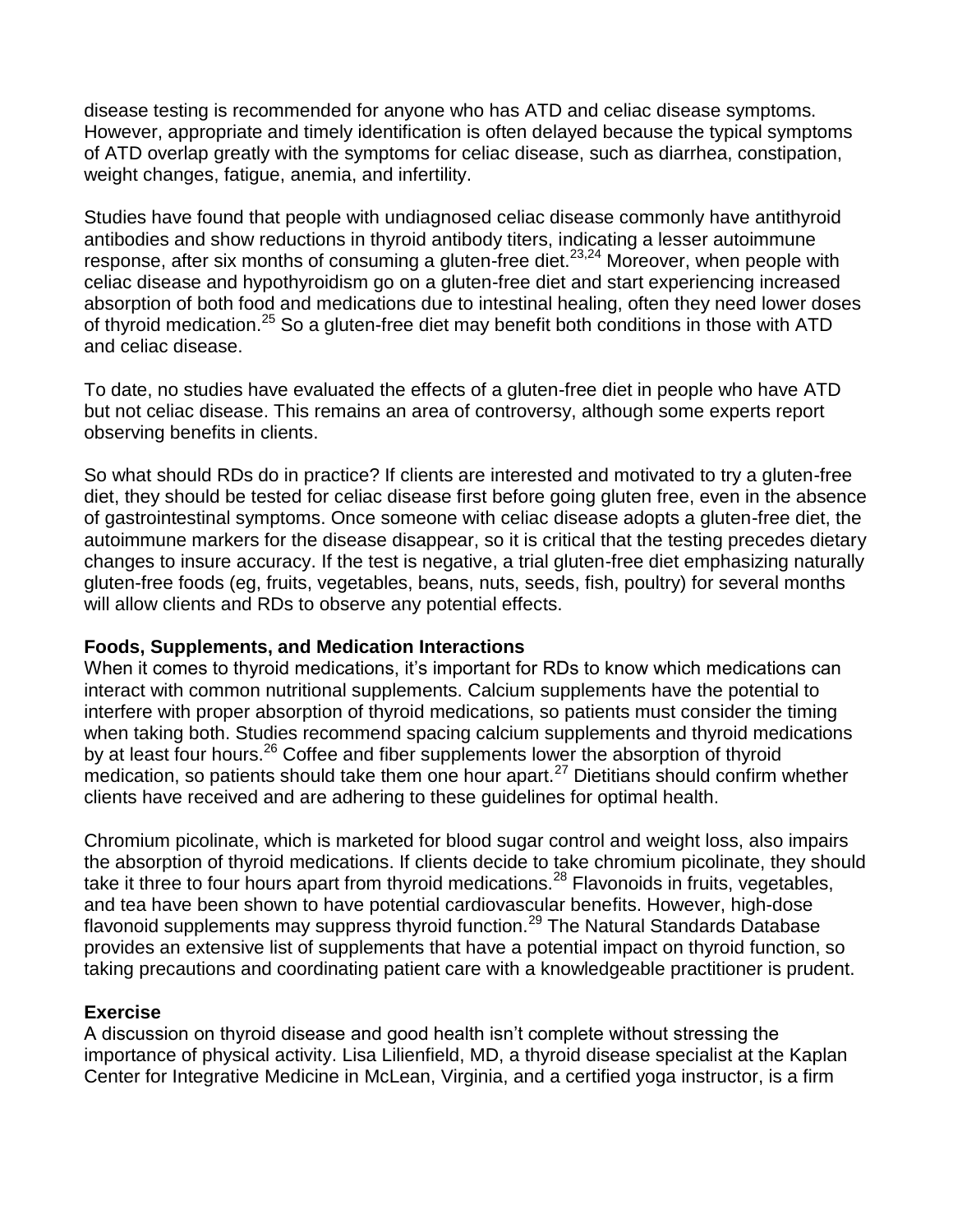believer in the importance of exercise, particularly for clients with a thyroid disorder. "With hypothyroid patients, certainly exercise can help with weight gain, fatigue, and depression. With hyperthyroidism, anxiety and sleep disturbances are so common, and exercise can help regulate both."

In addition to the obvious impact exercise has on weight and metabolism, a study of patients with Graves' disease found that a structured exercise program showed dramatic improvements in fatigue levels, and significantly more patients were able to successfully stop taking antithyroid medications without a relapse.<sup>30</sup>

Since fatigue can be a barrier to exercise, starting off slowly and gently is paramount. Lilienfield and Schneider recommend patients use a pedometer as a tool for a tangible source of structure and motivation. Lilienfield also suggests clients attend a gentle yoga class as a place to get started.

## **Tying It Altogether**

Thyroid disease presents unique challenges due to undesired weight changes, significant cardiovascular risks, and symptoms such as fatigue, mood changes, and gastrointestinal upset, which can hinder the development of healthful behaviors. It's vital that dietitians focus on setting realistic goals for heart-healthy changes and regular exercise when counseling clients. With so many potential nutrient deficiencies and interactions with medications and supplements, it will be important for dietitians to coordinate with the rest of the clients' healthcare team for optimal health outcomes.

*— Written by Cheryl Harris, MPH, RD, a dietitian in private practice in Fairfax and Alexandria, Virginia. She's also a speaker, writer, and health coach.*

| <b>Hypothyroidism</b>                  | Hyperthyroidism                    |
|----------------------------------------|------------------------------------|
| Weight gain                            | Weight loss                        |
| Constipation                           | Diarrhea                           |
| Fatigue                                | Fatigue                            |
| Hair loss                              | N/A                                |
| Depression, "brain fog," or difficulty | Anxiety, difficulty concentrating, |
| concentrating                          | nervousness                        |
| Joint pain                             | Muscle weakness                    |
| Infertility, missed periods            | Infertility, missed periods        |
| Miscarriage                            | Miscarriage                        |

*— Author compiled table from several sources.*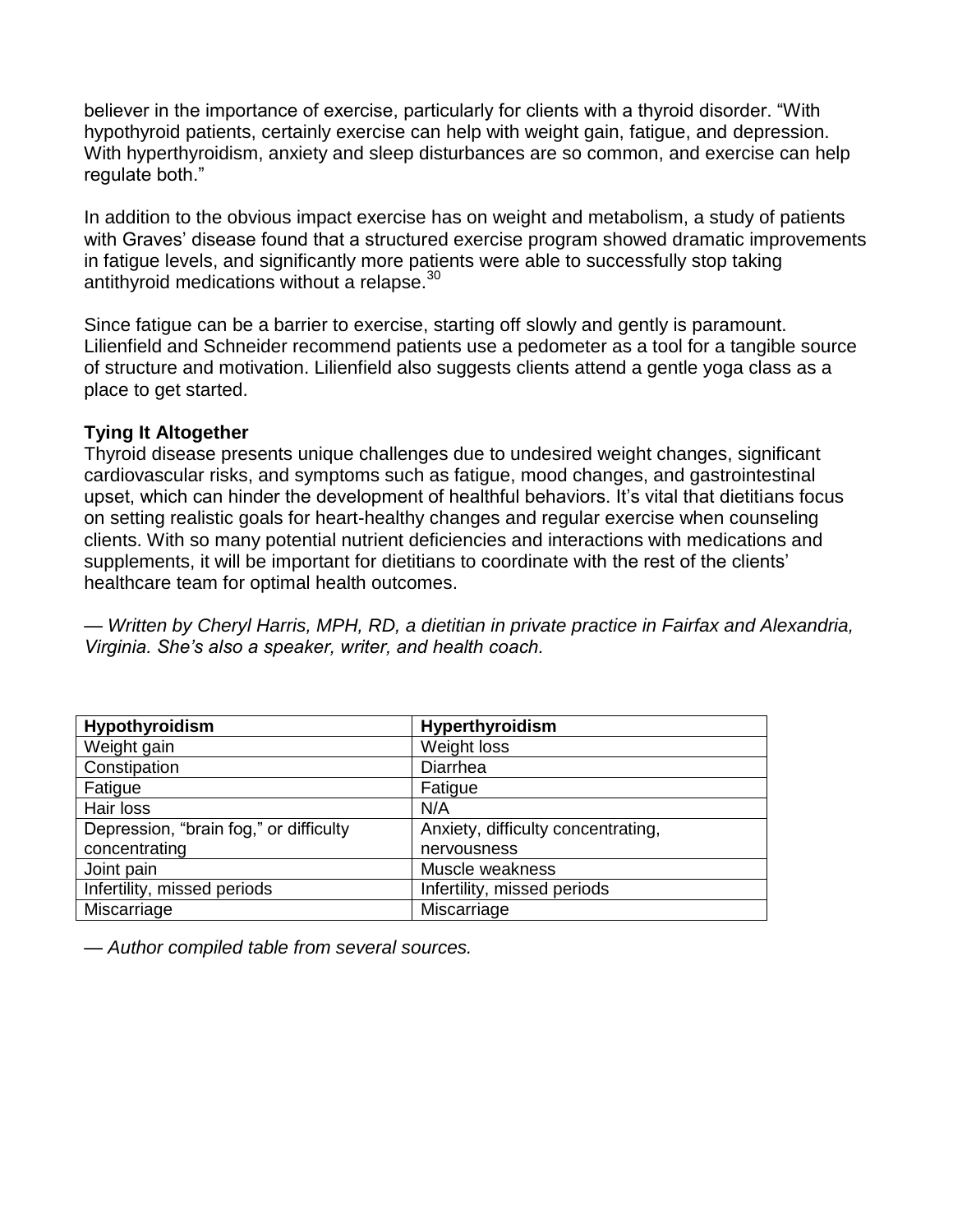## **Thyroid Disease and Pregnancy**

According to the American Thyroid Association, "Pregnancy is a stress test for the thyroid." Thyroid disorders often first become apparent during this time and are quite common during the postpartum period. They have a huge impact on mom and baby. Hypothyroidism and hyperthyroidism can cause preeclampsia, low birth weight, miscarriage, and a variety of other serious complications, even at subclinical levels.

Many clients seek RDs when experiencing infertility, planning for a baby, or early in their pregnancy. Those who have other autoimmune diseases, a goiter, a family history of thyroid disease, thyroid antibodies, or a history of miscarriage or preterm birth are considered high risk of developing thyroid complications during or after pregnancy. Confirming whether or not these clients have had thyroid screening will lessen the risk of preventable complications.<sup>1</sup>

Pregnant women with existing thyroid disease should be proactive about their health, as the first six weeks of pregnancy are particularly critical. "Getting good control before conception is key, and women should have their thyroid function tested monthly during pregnancy because requirements are increased," says Lisa Lilienfield, MD, a thyroid disease specialist at the Kaplan Center for Integrative Medicine in McLean, Virginia.

Pregnant clients need up to 50% more iodine than nonpregnant patients. Iodine deficiency in pregnancy can cause severe consequences in the developing fetus, such as mental retardation and stunted growth. $<sup>2</sup>$  However, there also are dangers with excess intake, with</sup> symptoms similar to those seen in iodine deficiency. The American Thyroid Association recommends pregnant women take a prenatal vitamin containing 150 mcg of potassium iodide, which more than one-half of prenatal vitamins don't contain.

Postpartum thyroiditis is a form of Hashimoto's and affects 4% to 10% of women in the year following childbirth. Symptoms may be subtle but diagnosis is important for the health of subsequent pregnancies. Women who have experienced postpartum thyroiditis are at increased risk for developing hypothyroidism later in life.<sup>1</sup>

### **References**

1. Ogunyemi DA. Autoimmune thyroid disease and pregnancy. eMedicine website. [http://www.emedicine.medscape.com/article/261913-overview.](http://www.emedicine.medscape.com/article/261913-overview) Updated March 8, 2012.

2. Dietary supplement fact sheet: iodine. Office of Dietary Supplements website. [http://ods.od.nih.gov/factsheets/Iodine-QuickFacts.](http://ods.od.nih.gov/factsheets/Iodine-QuickFacts) Reviewed June 24, 2011. Accessed January 17, 2012.

# **Recommended Reading**

# *For Professionals*

• "Medical Nutrition Therapy for Thyroid and Related Disorders" in *Krause's Food, Nutrition, & Diet Therapy*, 13th edition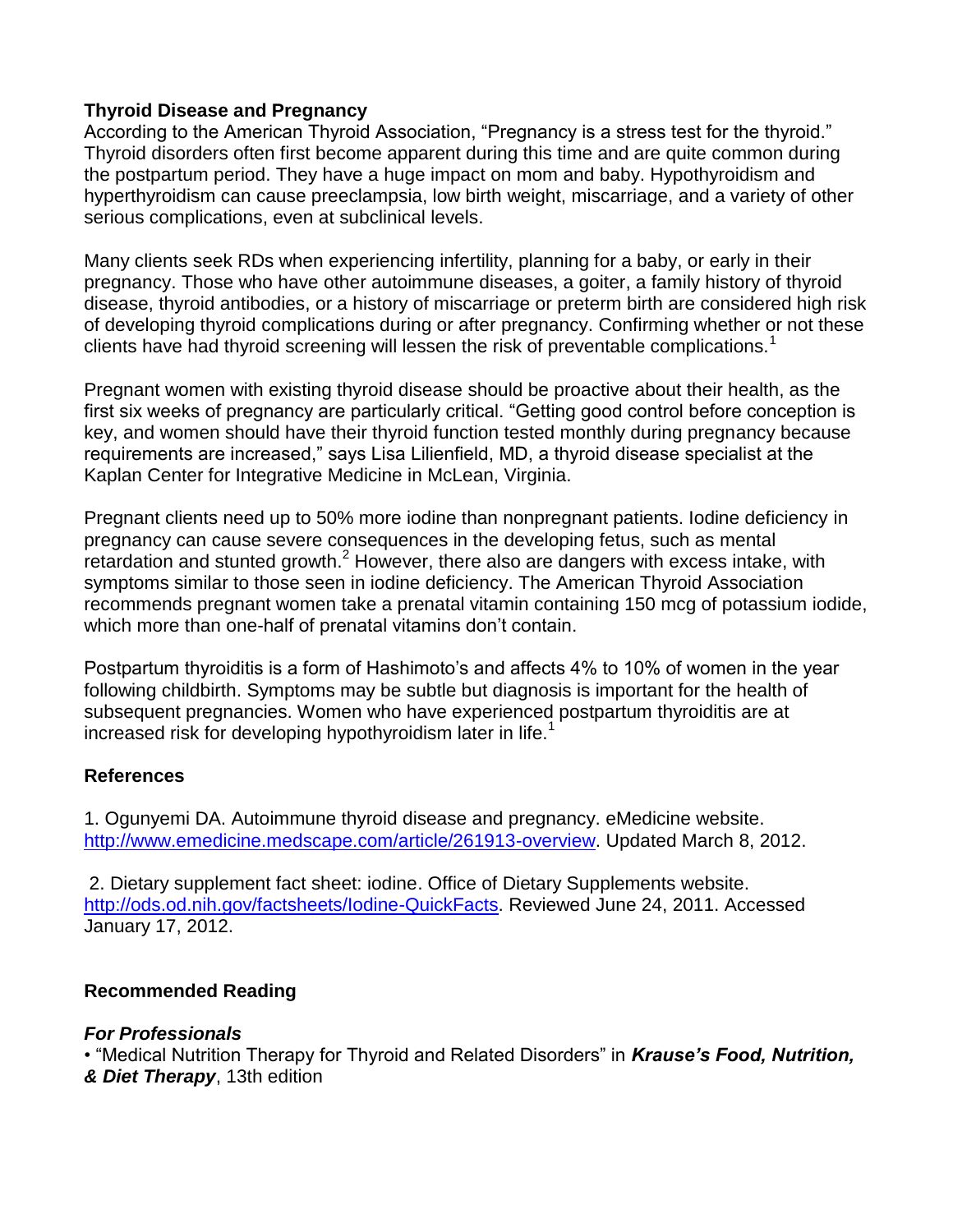# *For Clients*

• *The Everything Thyroid Diet* Book by Clara Schneider

• *The Thyroid Diet Revolution* by Mary Shoman

### **Take-Home Pearls**

• Thyroid disease is common, particularly among women and people with other autoimmune diseases.

• Weight loss is particularly challenging for thyroid disease patients unless hormone levels are stabilized. The initial focus should be on healthful eating, physical activity, and adequate sleep.

• Many people with thyroid disease are at higher risk of cardiovascular disease and diabetes.

• A heart-healthy diet that includes vegetables, fruits, lean proteins, fiber, and omega-3s is paramount.

• Both nutrient deficiencies and excesses worsen thyroid function and symptoms. Communication and coordination with the client's healthcare team is vital.

• Supplements can affect thyroid function and interfere with the efficacy of thyroid medication.

• Physical exercise is crucial. Encourage clients to start with walking and beginner's yoga.

# **References (for main article)**

1. Canaris GJ, Manowitz NR, Mayor G, Ridgway EC. The Colorado thyroid disease prevalence study. *Arch Intern Med*. 2000;160(4):526-534.

2. Hypothyroidism. Bethesda, MD: National Endocrine and Metabolic Diseases Information Service, US Dept of Health and Human Services; 2012. NIH Publication No. 12-6180.

3. Golden SH, Robinson KA, Saldanha I, Anton B, Ladenson PW. Clinical review: prevalence and incidence of endocrine and metabolic disorders in the United States: a comprehensive review. *J Clin Endocr Metab*. 2009;94(6):1853-1878.

4. Graves' Disease. Bethesda, MD: National Endocrine and Metabolic Diseases Information Service, US Dept of Health and Human Services; 2008. NIH Publication No. 08-6217.

5. Aschebrook-Kilfoy B, Ward MH, Sabra MM, Devesa SS. Thyroid cancer incidence patterns in the United States by histologic type, 1992-2006. *Thyroid*. 2011:21(2):125-134.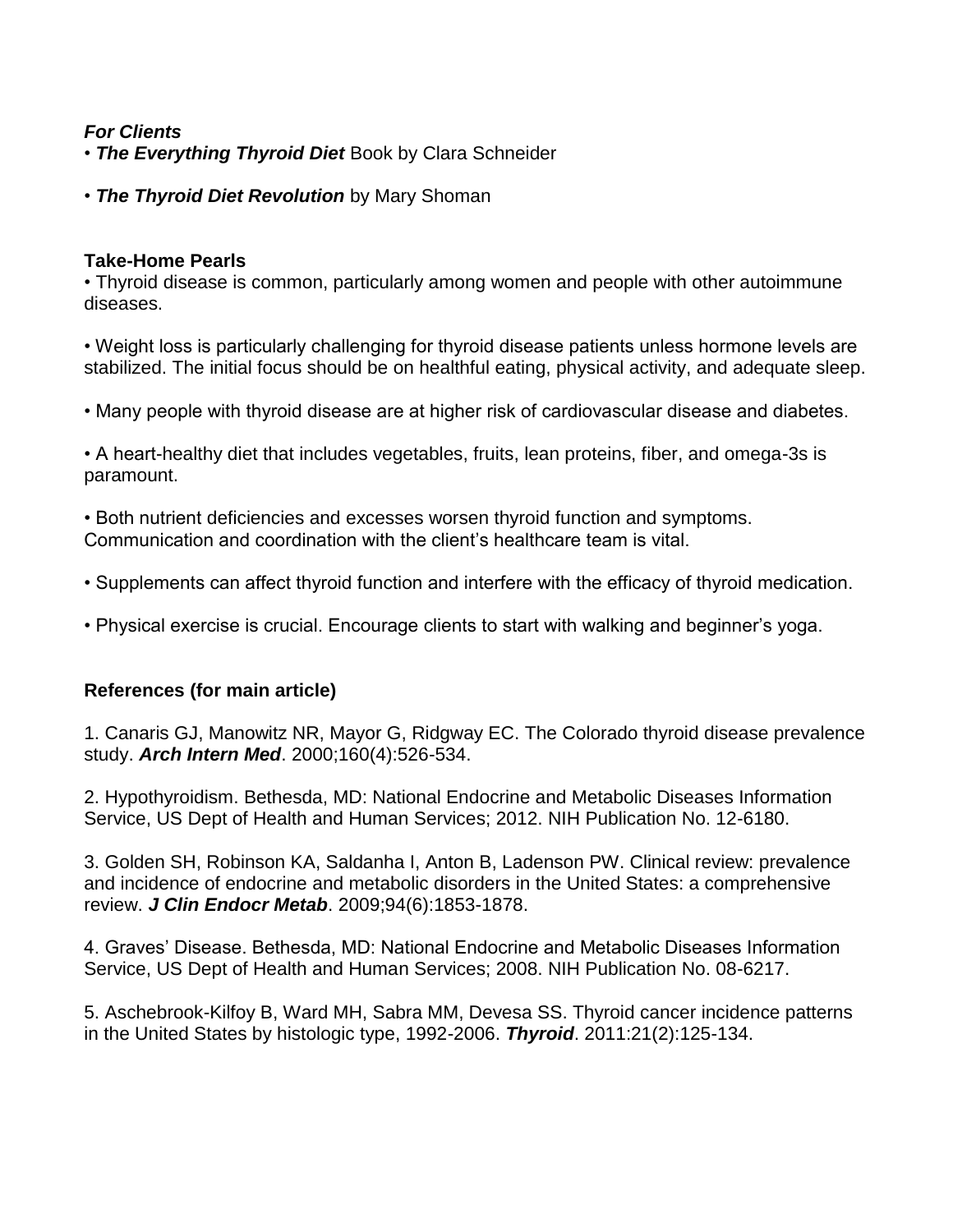6. Biondi B, Klein I. Hypothyroidism as a risk factor for cardiovascular disease. *Endocrine*. 2004;24(1):1-13.

7. Duntas LH, Brenta G. The effect of thyroid disorders on lipid levels and metabolism. *Med Clin North Am*. 2012;96(2):269-281.

8. Johnson JL. Diabetes control in thyroid disease. *Diabetes Spectrum*. 2006;19(3):148-153.

9. Dietary supplement fact sheet: iodine. Office of Dietary Supplements website. [http://ods.od.nih.gov/factsheets/Iodine-QuickFacts.](http://ods.od.nih.gov/factsheets/Iodine-QuickFacts) Reviewed June 24, 2011. Accessed January 17, 2012.

10. Centers for Disease Control and Prevention. *Second National Report on Biochemical Indicators of Diet and Nutrition in the U.S. Population*. Atlanta, GA: Centers for Disease Control and Prevention, US Dept of Health and Human Services; 2012.

11. Dean S. Medical nutrition therapy for thyroid and related disorders. In: Mahan KL, Escott-Stump S, eds. *Krause's Food, Nutrition, & Diet Therapy*. 13th ed. Philadelphia, PA: Saunders; 2008: 711-724.

12. Tamer G, Arik S, Tamer I, Coksert D. Relative vitamin D insufficiency in Hashimoto's thyroiditis. *Thyroid*. 2011;21(8):891-896.

13. Jyotsna VP, Sahoo A, Ksh SA, Sreenivas V, Gupta N. Bone mineral density in patients of Graves disease pre- & post-treatment in a predominantly vitamin D deficient population. *Indian J Med Res*. 2012;135(1):36-41.

14. Rayman MP. Selenium and human health. *Lancet*. 2012;379(9822):1256-1268.

15. Toulis KA, Anastasilakis AD, Tzellos TG, Goulis DG, Kouvelas D. Selenium supplementation in the treatment of Hashimoto's thyroiditis: a systematic review and a metaanalysis. *Thyroid*. 2010;2010:1163-1173.

16. Sworczak K, Wisniewski P. The role of vitamins in the prevention and treatment of thyroid disorders. *Endokrynol Pol*. 2011;62(4):340-344.

17. Institute of Medicine Food and Nutrition Board. *Dietary Reference Intakes for Vitamin A, Vitamin K, Arsenic, Boron, Chromium, Copper, Iodine, Iron, Manganese, Molybdenum, Nickel, Silicon, Vanadium, and Zinc*. Washington, DC: National Academies Press; 2001.

18. Rungapamestry V, Duncan AJ, Fuller Z, Ratcliffe B. Effect of cooking brassica vegetables on the subsequent hydrolysis and metabolic fate of glucosinolates. *Proc Nutr Soc*. 2007;66(1):69-81.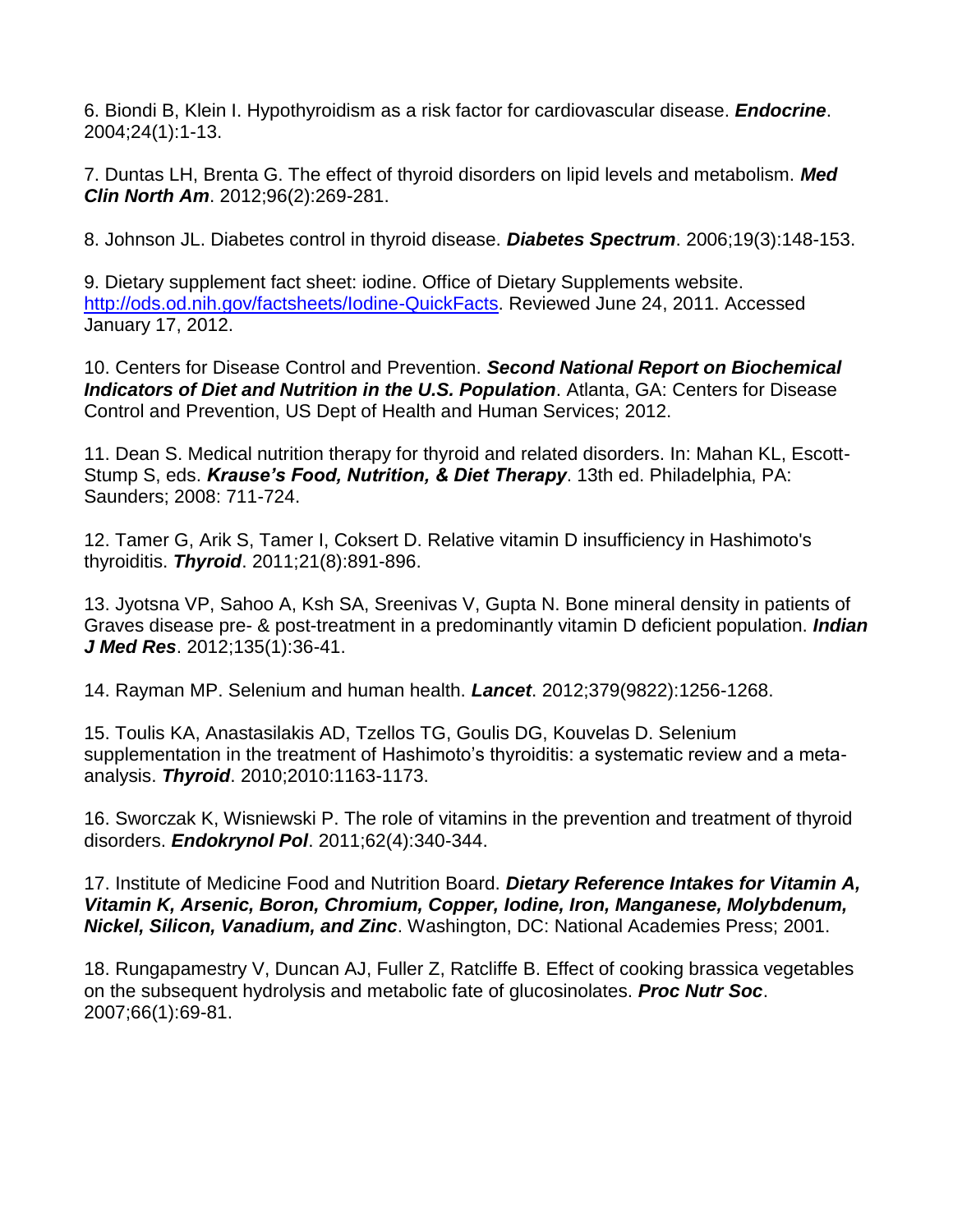19. Messina M, Redmond G. Effects of soy protein and soybean isoflavones on thyroid function in healthy adults and hypothyroid patients: a review of the relevant literature. *Thyroid*. 2006;16(3):249-258.

20. Sathyapalan T, Manuchehri AM, Thatcher NJ, et al. The effect of soy phytoestrogen supplementation on thyroid status and cardiovascular risk markers in patients with subclinical hypothyroidism: a randomized, double-blind, crossover study. *J Clin Endocrinol Metab*. 2011;96(5):1442-1449.

21. Elnour A, Hambraeus L, Eltom M, Dramaix M, Bourdoux P. Endemic goiter with iodine sufficiency: a possible role for the consumption of pearl millet in the etiology of endemic goiter. *Am J Clin Nutr*. 2000;71(1):59-66.

22. Ch'ng CL, Jones MK, Kingham JG. Celiac disease and autoimmune thyroid disease. *Clin Med Res*. 2007;5(3):184-192.

23. Ventura A, Neri E, Ughi C, Leopaldi A, Citta A, Not T. Gluten-dependent diabetes-related and thyroid-related autoantibodies in patients with celiac disease. *J Pediatr*. 2000;137(2):263- 265.

24. Naiyer AJ, Shah J, Hernandez L, et al. Tissue transglutaminase antibodies in individuals with celiac disease bind to thyroid follicles and extracellular matrix and may contribute to thyroid dysfunction. *Thyroid*. 2008;18(11):1171-1178.

25. Jiskra J, Limanova Z, Vanickova Z, Kocna P. IgA and IgG antigliadin, IgA anti-tissue transglutaminase and antiendomysial antibodies in patients with autoimmune thyroid diseases and their relationship to thyroidal replacement therapy. *Physiol Res*. 2003;52(1):79-88.

26. Mazokopakis EE, Giannakopoulos TG, Starakis IK. Interaction between levothyroxine and calcium carbonate. *Can Fam Physician*. 2008;54(1):39.

27. Benvenga S, Bartolone L, Pappalardo MA, et al. Altered intestinal absorption of L-thyroxine caused by coffee. *Thyroid*. 2008;18(3):293-301.

28. John-Kalarickal J, Pearlman G, Carlson HE. New medications which decrease levothyroxine absorption. *Thyroid*. 2007;17(8):763-765.

29. Egert S, Rimbach G. Which sources of flavonoids: complex diets or dietary supplements? *Adv Nutr*. 2011;2(1):8-14.

30. Cutovic M, Konstantinovic L, Stankovic Z, Vesovic-Potic V. Structured exercise program improves functional capacity and delays relapse in euthyroid patients with Graves' disease. *Disabil Rehabil*. 2012;Epub ahead of print.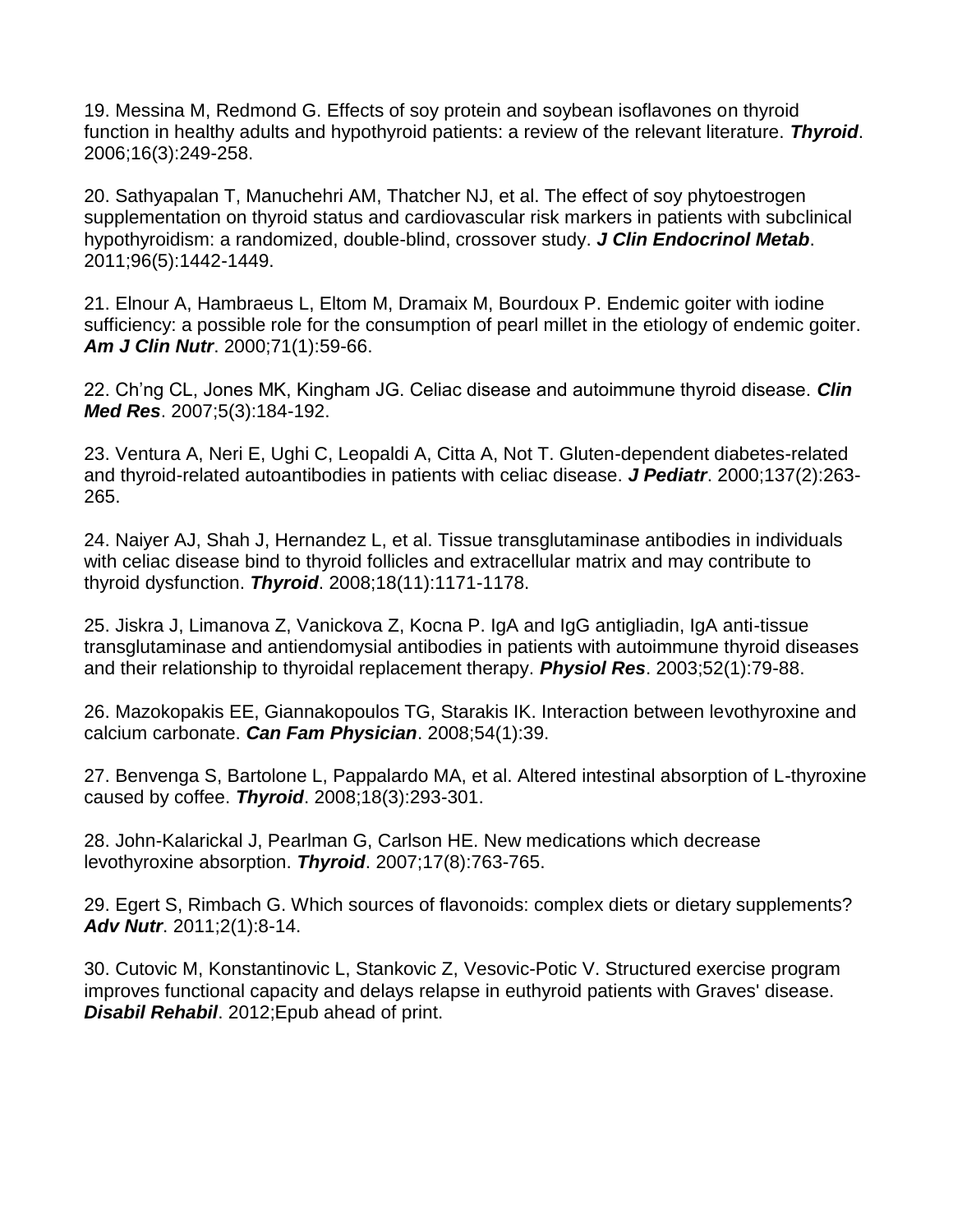# **Examination**

# **1. Which of the following are symptoms of thyroid disease?**

- A. Weight gain
- B. Weight loss
- C. Heart palpitations
- D. Symptoms depend on the type of thyroid disease an individual has.

# **2. Which of the following statements regarding thyroid disease in the United States is true?**

- A. It is predominantly found in women.
- B. It is predominantly an autoimmune condition.
- C. It is predominantly related to a lack of iodine.
- D. A and B

## **3. Why do clients with untreated hypothyroidism have an increased risk of cardiovascular issues?**

- A. Effects of the weight gain typically associated with hypothyroidism
- B. Increased C-reactive protein levels
- C. Change in lipid metabolism
- D. All of the above

# **4. Which of the following statements about iodine is false?**

- A. Iodine is necessary for thyroid function.
- B. Iodine is found in table salt but rarely in processed foods.
- C. Iodine deficiency is the main cause of thyroid disease in the United States.
- D. Iodine deficiency and excess causes harm.
- 5. Which of the following statements about goitrogenic foods is true?
- A. Clients should avoid soy because it suppresses thyroid function.
- B. Clients should avoid all cruciferous vegetables because they suppress thyroid function.
- C. Cooked cruciferous vegetables shouldn't be problematic if iodine intake is sufficient.
- D. Millet won't suppress thyroid function as long as it's cooked.

# **6. Which nutrients are of particular concern for clients with thyroid disease?**

- A. Iodine
- B. Vitamin D
- C. Selenium
- D. Vitamin B12
- E. All of the above